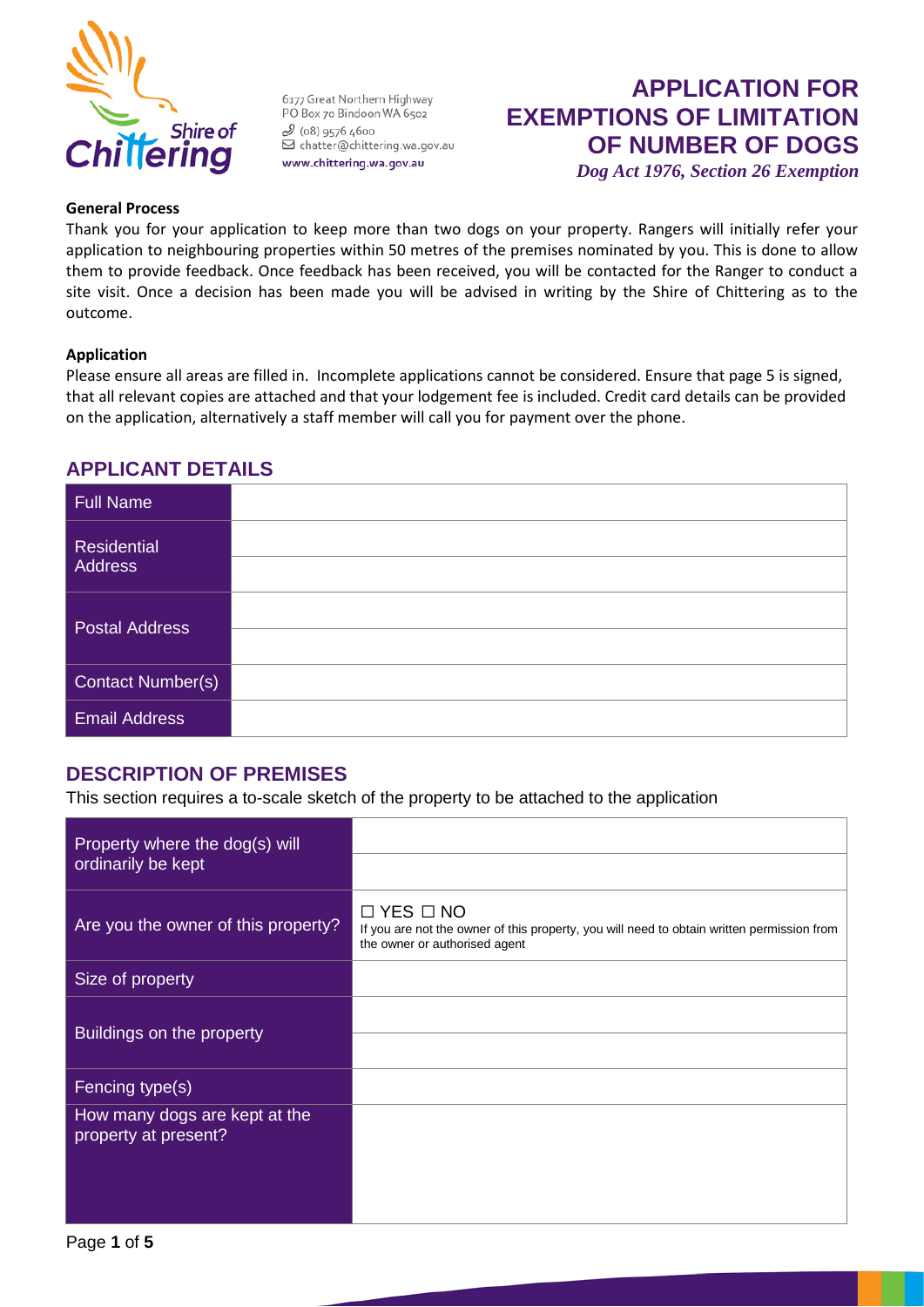## **DETAILS OF EXISTING AND NEW DOGS**

|                 | $\vert \# \vert$ Name | <b>Breed</b> | Sex<br>M/F | Age | Sterilised?   Registration Number | <b>Microchip Number</b> |
|-----------------|-----------------------|--------------|------------|-----|-----------------------------------|-------------------------|
|                 |                       |              |            |     |                                   |                         |
| $\overline{2}$  |                       |              |            |     |                                   |                         |
| 3               |                       |              |            |     |                                   |                         |
| $\overline{4}$  |                       |              |            |     |                                   |                         |
| $5\overline{)}$ |                       |              |            |     |                                   |                         |
| 6               |                       |              |            |     |                                   |                         |

**REGISTRATION:** All dogs in Western Australia are legally required to be registered. If your dog is not registered, we recommend you do this in addition to this application. If your dog is not registered by the end of the application process, you will need to register the dog immediately or risk contravening the conditions of your Section 26 exemption conditions.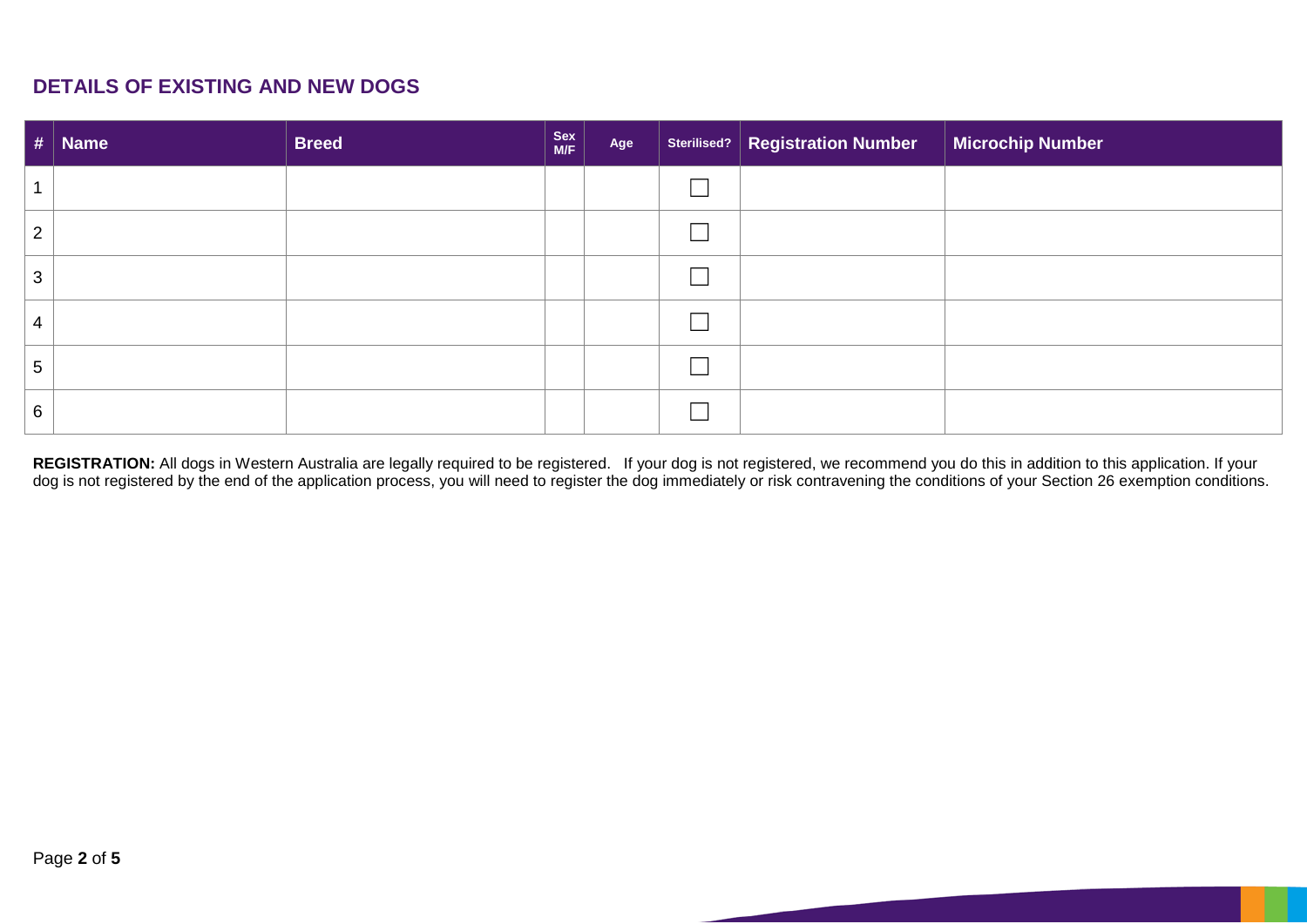# **ADDITIONAL INFORMATION**

| Please detail the reason(s) as to why you wish to keep the additional dog(s)                      |                      |  |  |
|---------------------------------------------------------------------------------------------------|----------------------|--|--|
|                                                                                                   |                      |  |  |
|                                                                                                   |                      |  |  |
|                                                                                                   |                      |  |  |
|                                                                                                   |                      |  |  |
| Have you ever incurred a penalty of any kind with the respect to the<br>keeping of a dog or dogs? | $\Box$ YES $\Box$ NO |  |  |
| Have you had dogs registered within another WA Local Government<br>(LGA)?                         | $\Box$ YES $\Box$ NO |  |  |
| Your address in<br>that LGA                                                                       |                      |  |  |
| Names of dog(s)<br>registered in that<br><b>LGA</b>                                               |                      |  |  |
| Are you a current paid member of any association or organisation of dog<br>owners?                | $\Box$ YES $\Box$ NO |  |  |
| If yes, please list<br>them with contact<br>details                                               |                      |  |  |
| Please provide any further comments and attach all relevant paperwork                             |                      |  |  |
|                                                                                                   |                      |  |  |
|                                                                                                   |                      |  |  |
|                                                                                                   |                      |  |  |
|                                                                                                   |                      |  |  |
|                                                                                                   |                      |  |  |
|                                                                                                   |                      |  |  |
|                                                                                                   |                      |  |  |
|                                                                                                   |                      |  |  |
|                                                                                                   |                      |  |  |
|                                                                                                   |                      |  |  |
|                                                                                                   |                      |  |  |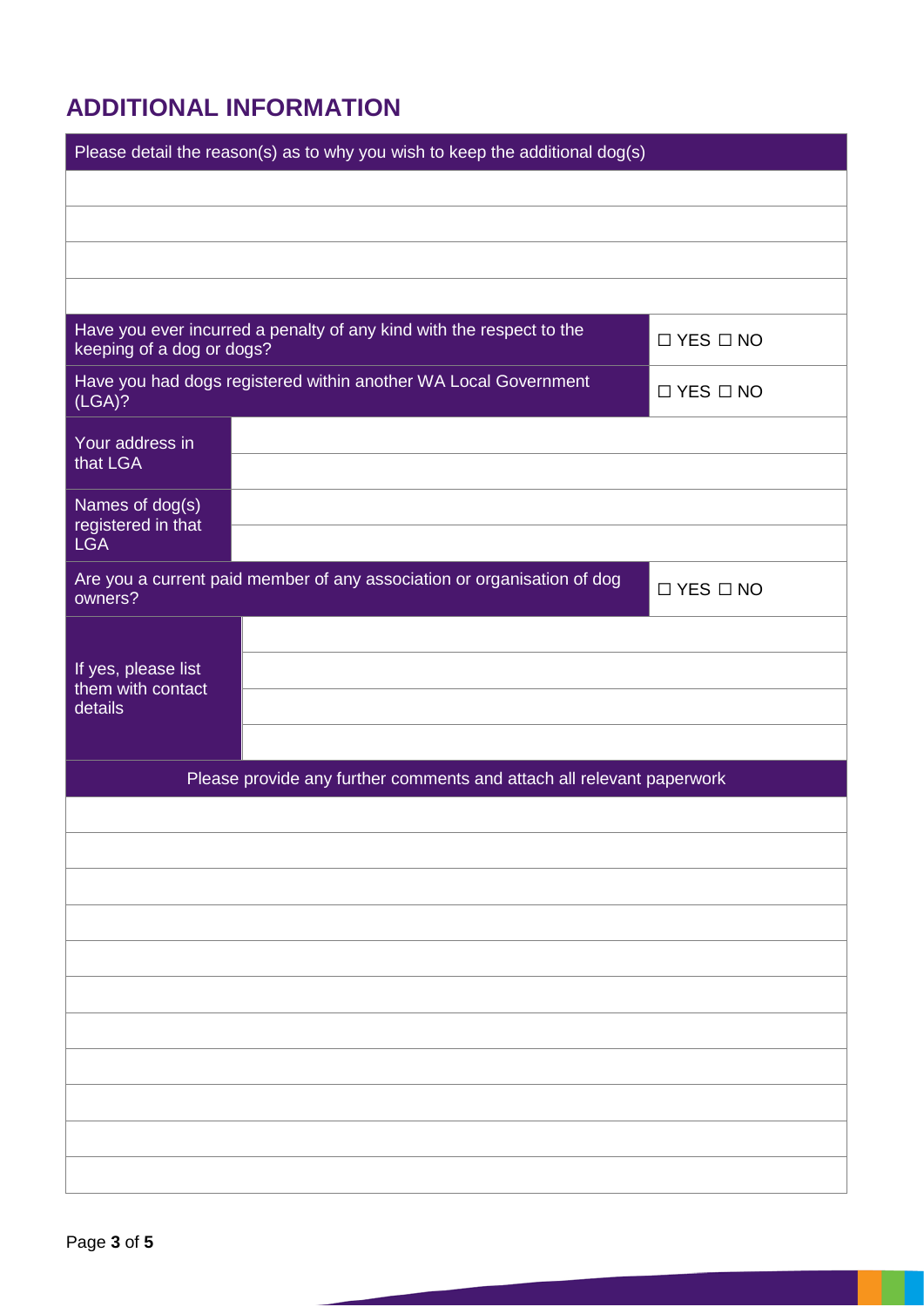# **DECLARATION**

I am aware that the Shire of Chittering shall inspect the nominated premises and is obliged to notify Owners/Occupiers of properties within 50 metres of the premises nominated in the application to keep more than two (2) dogs on a premise.

I am also aware that the Shire of Chittering shall be entitled to advise persons notified, as mentioned above, as to any data or information contained in this application form. The Shire of Chittering shall not make a decision with respect to the application until at least twenty-one (21) days after the service of the last of the notices referred to herein and shall take into account a report prepared by a Shire Ranger.

I agree that the Shire of Chittering may at any time withdraw or amend the terms of any exemption which may at any time be granted with respect to Section 26 of the Dog Act 1976 (as amended).

I agree that the statements herein made by me are correct and I make this declaration in accordance with Section 106 of the Evidence Act 1906.

I agree to pay the application fee to the Shire of Chittering, and understand that this fee is nonrefundable.

| Signature |  |
|-----------|--|
| Name      |  |
| Date      |  |